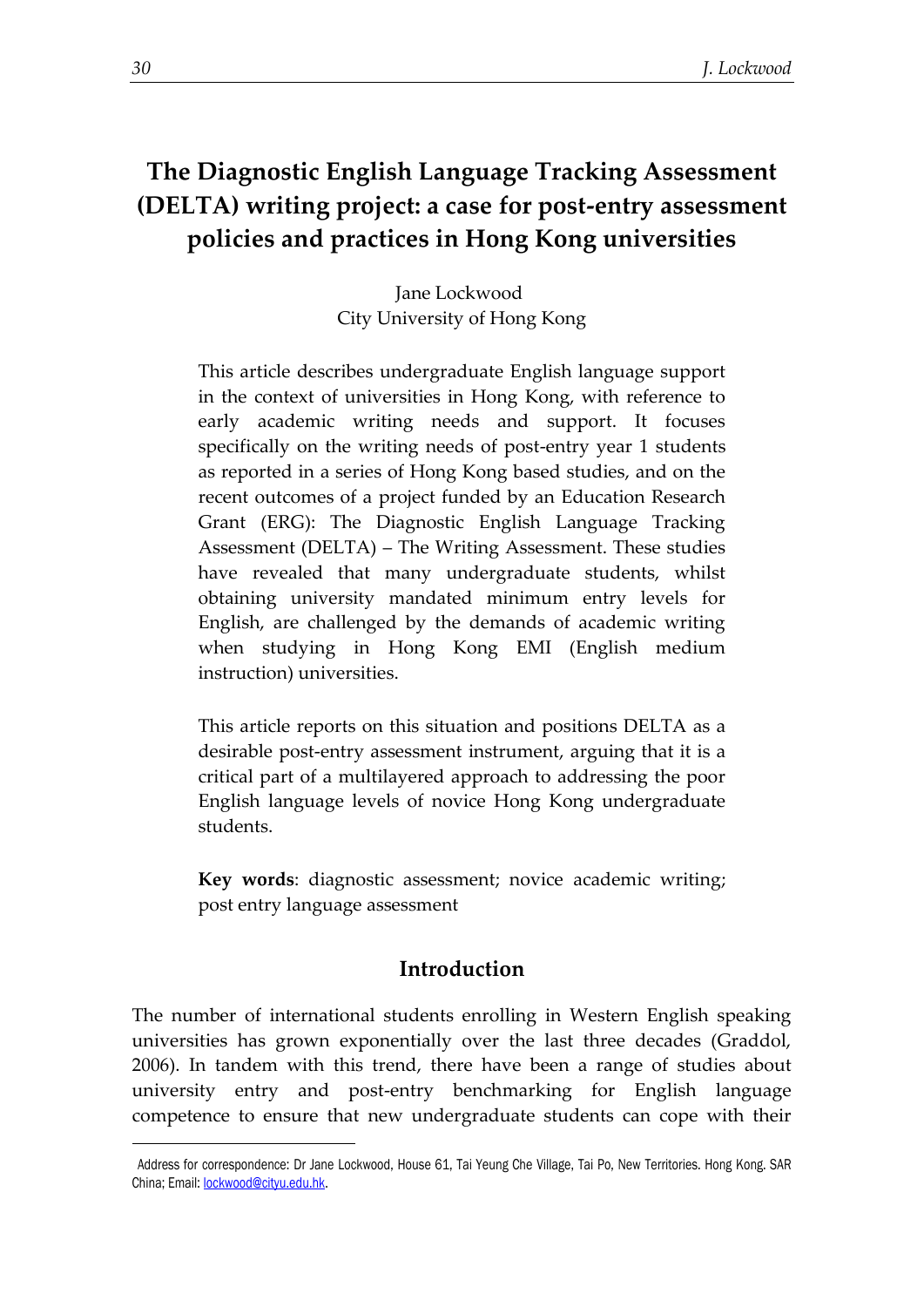studies (see for example, McDowell & Merrylees, 1998; Read & Hayes, 2003). This concern is mirrored in Asian cities and countries like Hong Kong, Malaysia, Singapore and India where there have been legacies of post-colonial governments resulting in education systems that continue to favour English (see for example, Tsui et al., 1999). In Hong Kong, school matriculation scores in English are used by universities to determine minimum entry levels; however questions arise as to how well these scores predict success when studying in a tertiary English medium instruction (EMI) context. These questions are currently amplified in Hong Kong where big changes have been taking place in the secondary and tertiary sectors.

As background to this article, I will first describe the Hong Kong education context focusing on changes in 2012 where schools have lost one year of instruction at the senior secondary level and universities have added an extra year of tertiary education. This has been called the '334' change, or in other words, a move towards 3 years of lower secondary, 3 years of senior secondary and 4 years of tertiary education.

I will then provide an overview of the Hong Kong and international literature on the challenges of academic writing for novice ESL/EFL students enrolled in EMI universities before focusing specifically on a writing project linked to the Diagnostic English Language Tracking Assessment (DELTA), which is described further below. Finally I will discuss implications of the DELTA writing research to date, with particular reference to the need for improved policies for, and practices in, English language support for undergraduate students in Hong Kong.

# **Changes in the Hong Kong Education University Sector**

The Hong Kong university sector is undergoing major curriculum revision due to the fact that from 2012 Hong Kong universities are offering 4-, rather than 3 year degrees, and students are entering tertiary education one year earlier than in previous years; this initiative is known as the '334' as shown below.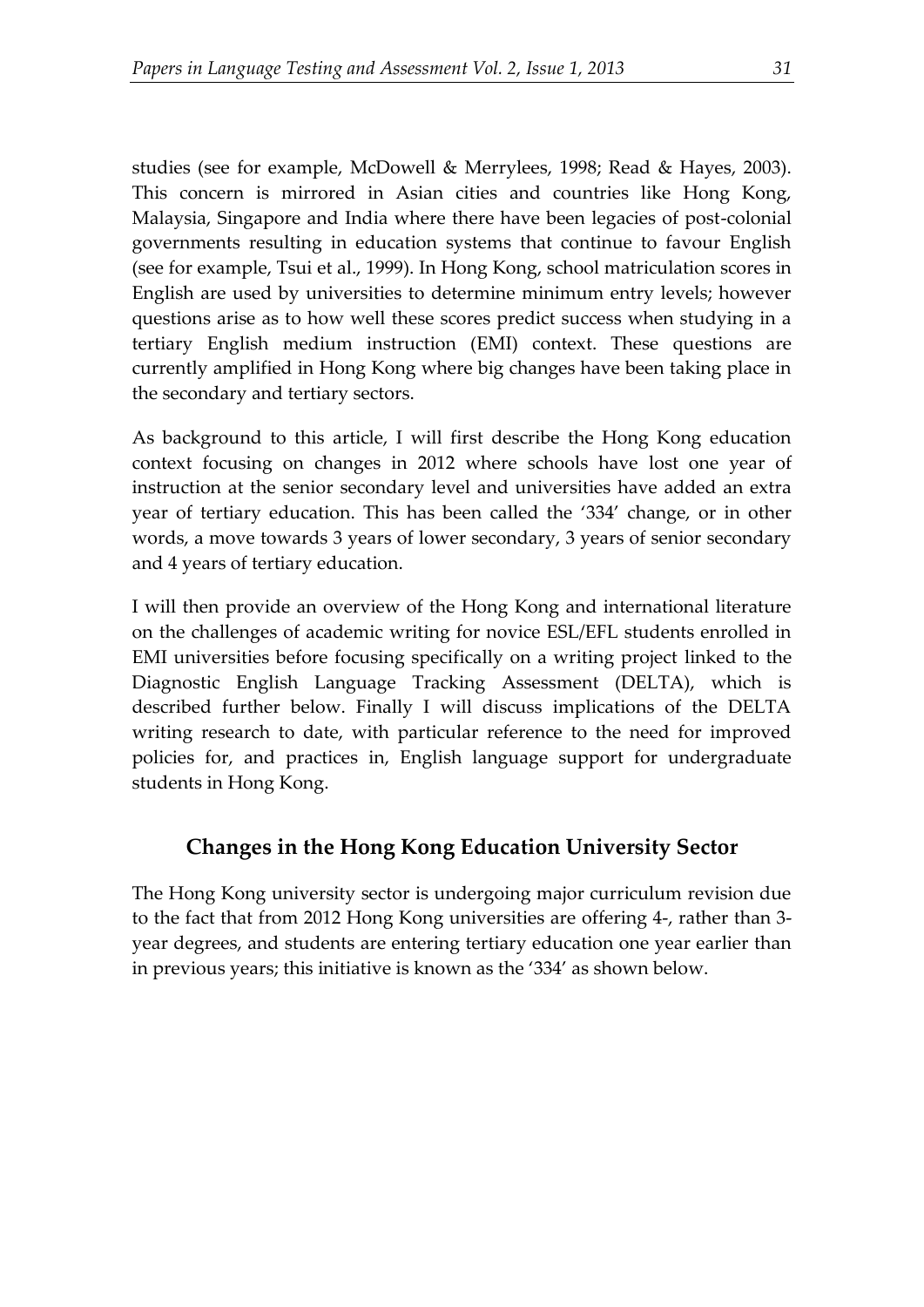| Hong Kong Education Reform: 2012 |                                 |                                 |
|----------------------------------|---------------------------------|---------------------------------|
| Prior to 2012                    |                                 | <b>After 2012</b>               |
| University                       | <b>3 Year University Degree</b> | <b>4 Year University Degree</b> |
|                                  |                                 |                                 |
| Secondary<br>Senior              | 4 Year Senior Secondary         | 3 Year Senior Secondary         |
| Secondary<br>Lower               | 3 Year Lower Secondary          | 3 Year Lower Secondary          |

**Figure 1**. Hong Kong 334 Education reform, 2012

Hong Kong universities have moved towards an American type of university system where degrees are now normally 4 years with year 1 being a liberal arts type of curriculum called 'General Education'. Undergraduate discipline specialisation then commences in year 2.

Secondary school students, from 2012, complete only one new exit level school examination, the Hong Kong Diploma of Secondary Education (HKDSE), with the phasing out of the old two-level system, the Hong Kong Certificate of Education (HKCE) and the Hong Kong Advanced Level of Education (HKALE). English is now one of the 'core' subjects in the new HKDSE examination and is marked according to a standardized rubric on a scale of 1-5 (see Hong Kong Examinations and Assessment Authority [HKEAA], 2013a). It is of note that the new English language curriculum makes no claim to develop academic literacy skills, but rather, claims to expose students to 'real life texts' in their broadest sense. For the 2012 university entry, the minimum requirement for English language at most Hong Kong universities for most degrees was set at a HKDSE overall level 3 for English language. But what does this level mean? In a press release, the HKEAA (2013b) announced the results of a benchmarking study aimed at establishing the equivalence of standards between the International English Language Testing System (IELTS) and the 2012 HKDSE English Language Examination. They reported: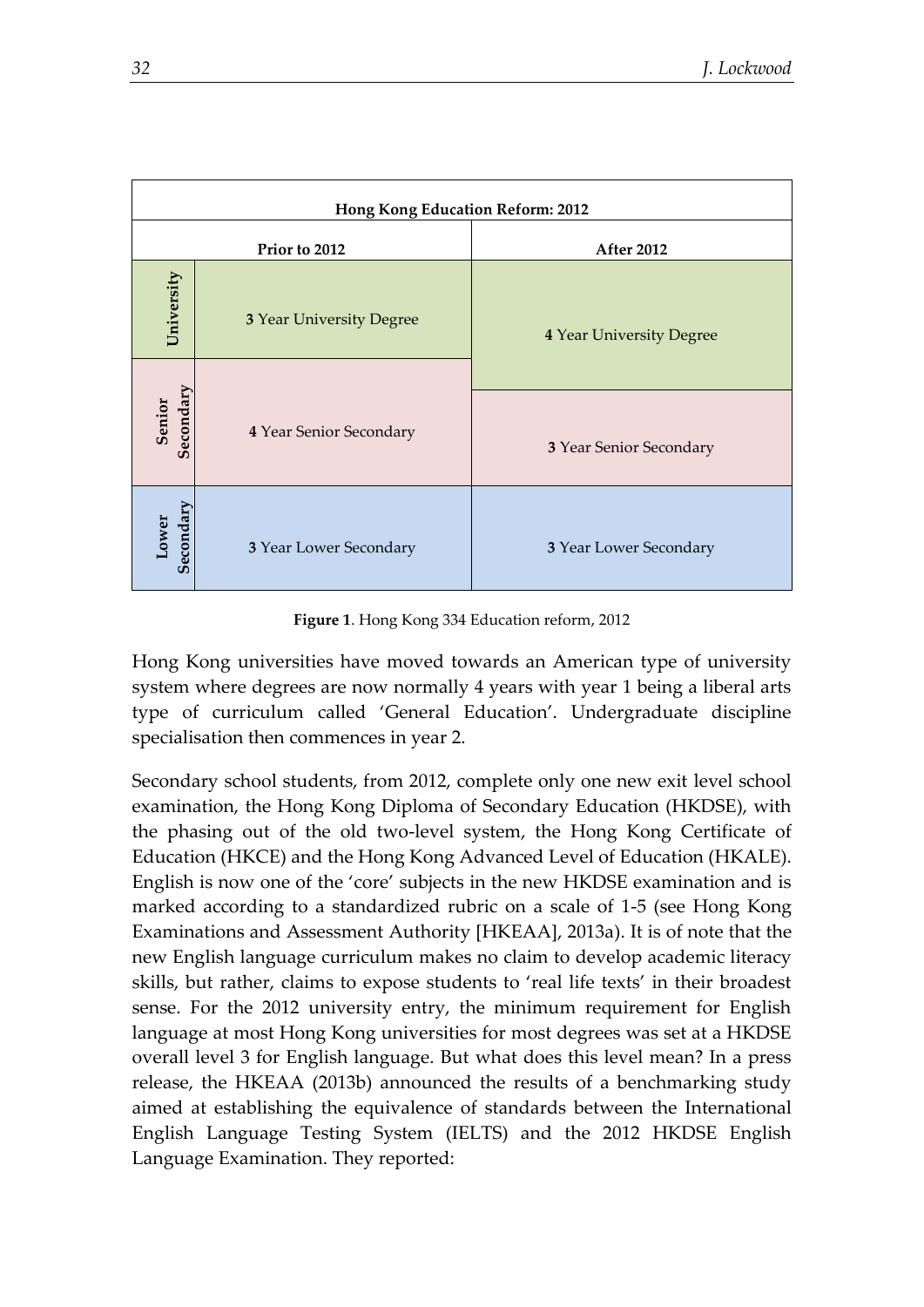*Candidates with Level 3 in HKDSE English Language, which is the minimum English Language requirement for admission to local universities, achieved an overall IELTS band score of 5.48-5.68* (HKEAA, 2013b, p. 1).

Whilst a breakdown of the exact numbers of students with HKDSE levels 5, 4 and 3 accepted into the different local universities in 2012 remains unknown, it appears that the majority enter with levels 4 and 3. In one university it was reported that of the HKDSE level 4 entrants, about 37% of these had level 3 writing scores and of the HKDSE level 3 entrants about 18% had level 2 scores. Undoubtedly this would suggest a significant challenge for Hong Kong universities in diagnosing language problems in writing and offering on-going support.

# **The DELTA Project**

The DELTA collaborative project commenced in 2007, when three Hong Kong universities decided to pool their government English language enhancement resources in the development of a common diagnostic assessment instrument. The aim of this project has never been to screen students prior to university admission, but to provide students with a clear post-entry diagnostic profile of their strengths and weaknesses in English so as to enable them to move swiftly ahead with the development of their language and academic literacy skills as they complete their first year of university studies.

The DELTA project to date has developed an on-line assessment of the skills of reading and listening as well as grammar and vocabulary; this is a multiple choice assessment and takes 90 minutes to complete. However, there has been a need to add the productive skills components of speaking and writing. In 2011, I was awarded an Education Research Grant (ERG) from the City University of Hong Kong to explore the writing needs of Hong Kong undergraduate students, to develop pilot assessment instruments and prompts for diagnostic purposes and to test the efficacy of using automated systems in the scoring of undergraduate academic texts. This article reports just on the first phase of the project, on the writing needs of Hong Kong year 1 university students.

I will first provide an overview of the relevant literature, both locally and internationally, of the English language writing needs of novice university students and of the implications these have for assessment and support.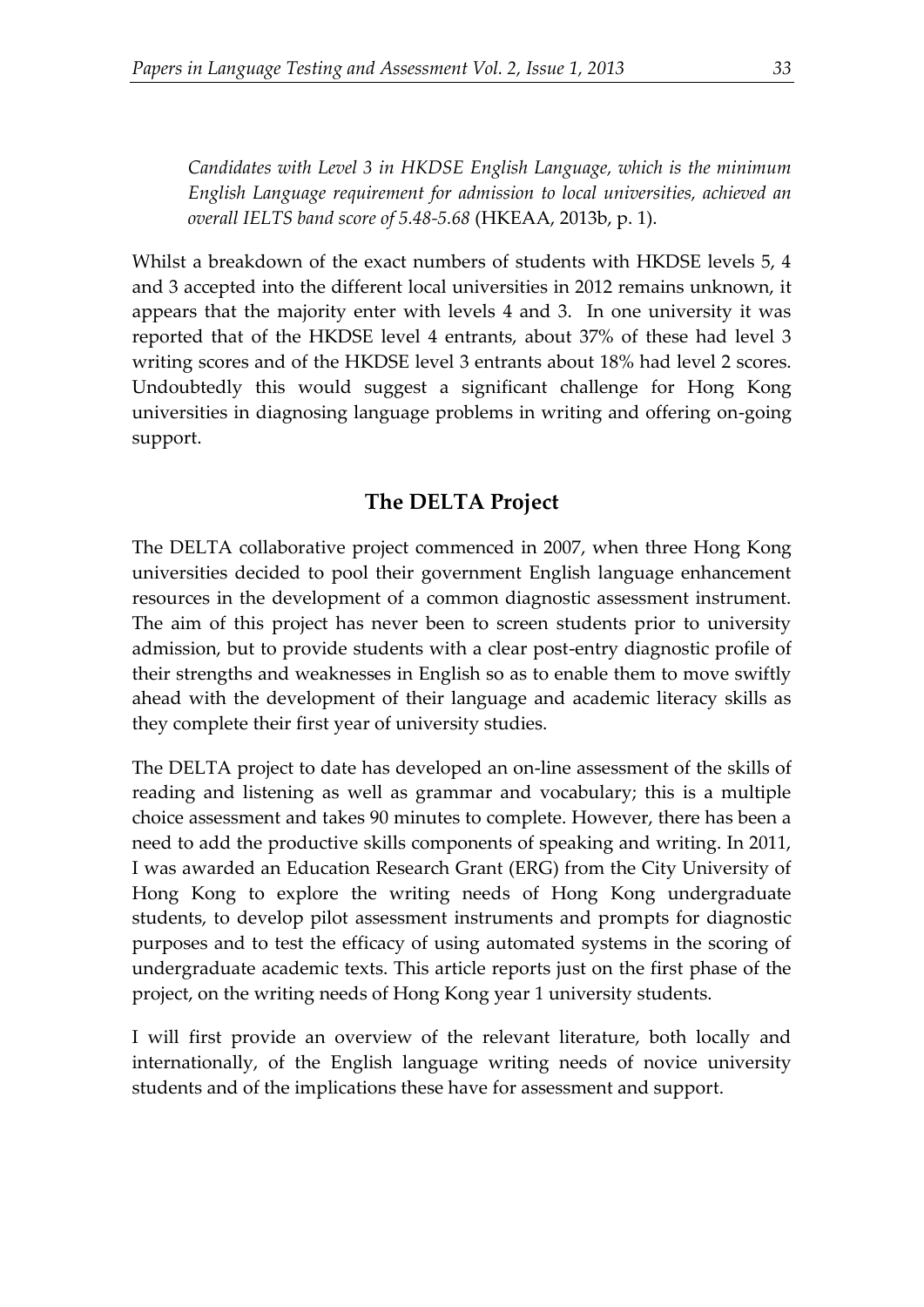# **Literature Review**

Over the last 30 years, a number of international and local studies have been conducted on the issue of undergraduate student writing in university contexts. These studies have looked at three aspects. The first of these is the relationship of students' writing ability to their academic achievement or career success (Ismail, 2011; Jenkins, Jordan, & Weiland,1993; Johns, 1991; Leki & Carson, 1994; Santos, 1988; Zhu, 2004); the second is the writing challenges confronting ESL/EFL learners at the tertiary level, considered mainly from three perspectives: the students, the language instructors, and the subject faculty (Flowerdew, 2003; Greasley & Cassidy, 2010; Huang, 2010; Jackson, 2005; Sawir, 2005; Zhu, 2004; Zhu & Flaitz, 2005). A final perspective, pertinent to this study, is the role of assessment and support services for writing in the university sector (Cheng, Myles & Curtis, 2004; Knoch, 2012; Murray, 2010; Read, 2008).

Of particular interest and relevance are the local studies. Evans and Green (2007) surveyed 5000 Hong Kong undergraduate students focusing on their difficulties in undertaking tertiary studies in EMI; they claimed this to be the one of the largest studies in the field of English for Academic Purposes (EAP). The findings indicated that student problems related to the productive skills of academic writing and academic speaking, and it was further reported that students said they experienced more difficulty with language (for example, grammar and vocabulary) than the content or organisation when writing academic texts. Evans and Morrison (2011a) also reported on a longitudinal study which tracked 28 undergraduate students from different social and educational backgrounds over their three years at university, revealing that writing was reported to be the most challenging aspect of university study. The more detailed report of the same study (Evans & Morrison, 2011b) showed that among the 15 micro-skills of writing, using appropriate style, using grammar correctly, and linking sentences smoothly were reported by the students to be the most difficult. The students further reported that a lack of vocabulary and syntactic knowledge hindered them in producing academic writing. The findings of these local studies have been echoed in our DELTA writing study where grammar and vocabulary were seen by year 1 students to be the major obstacle to academic writing in English. Unfortunately, there appear to be few other detailed studies in the overseas literature specifically looking at the English language writing needs of novice undergraduate students.

There is also a broad literature on the implications of poor writing levels in English at the undergraduate level, focusing on post-entry assessment practices and the need for support service provision. This literature is particularly rich in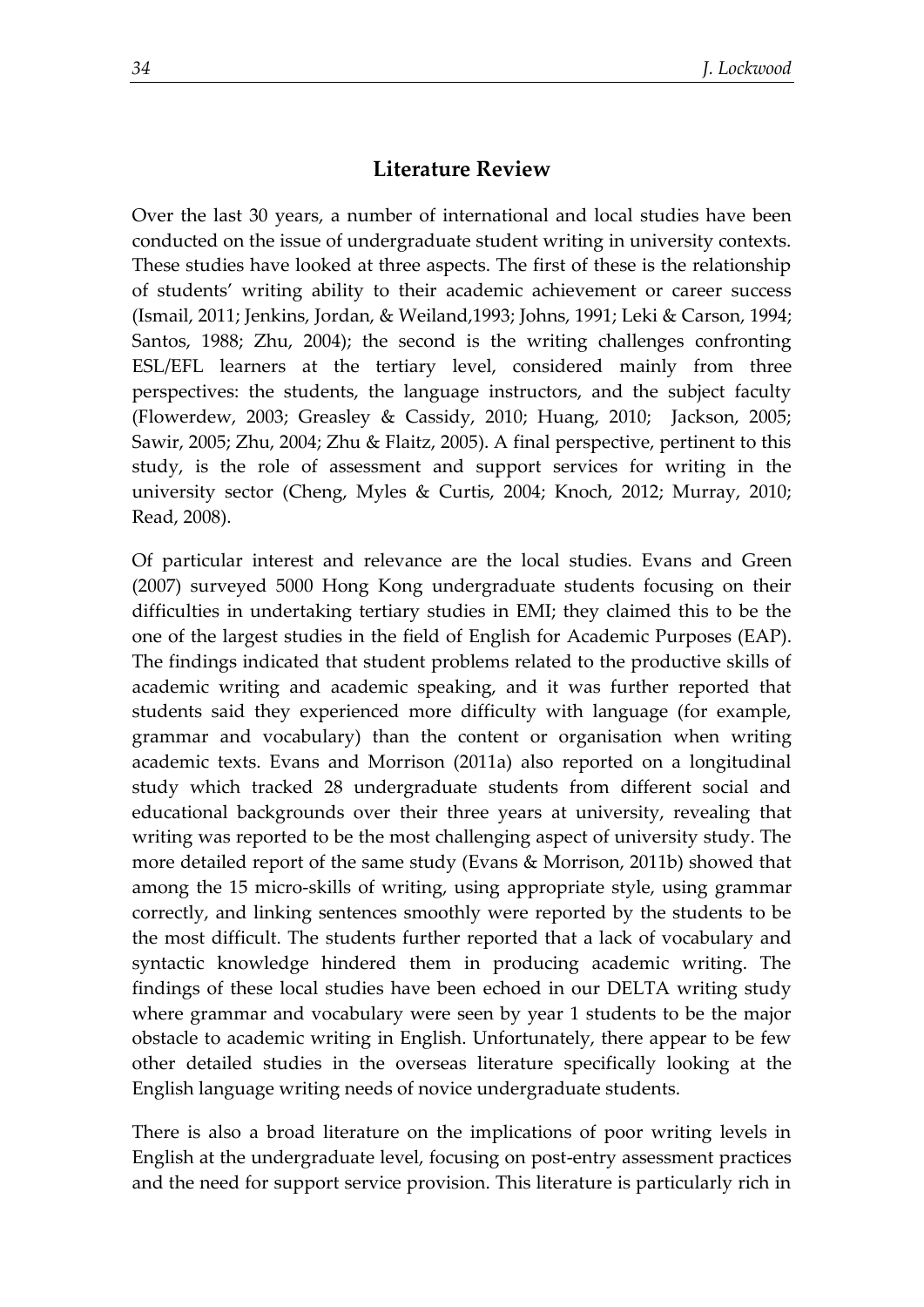Australia (Dunworth, 2010; Knoch, 2012; Knoch, Elder & McNamara, 2011; Murray, 2010; Oliver, Vanderford & Grote, 2012; Ransom, 2009; Read, 2008) where universities are using a range of post-entry language assessment tools to diagnose and support English as additional language (EAL) students. Of particular interest and relevance to this study are two similar diagnostic assessment instruments that have been developed in Australia, the Diagnostic English Language Assessment (DELA), and in New Zealand, the Diagnostic English Language Needs Assessment (DELNA); both were developed in circumstances where students were entering university with low English language levels (Elder & Erlam, 2001; Knoch, 2009; Ransom, 2009; Read, 2008). Interestingly, there are only limited studies on the scale of this problem at Hong Kong universities on entry, and how to address it.

# **Methodology**

The following research questions were posed in the first phase of the project and are reported on in this article:

What are the writing assessment needs of tertiary students in Hong Kong?

- 1. What are student perceptions of their needs?
- 2. What are English language instructor perceptions of their needs?
- 3. What are other internal stakeholder perceptions of their needs?

This study was based on the gathering of quantitative data through the administration of two survey questionnaires, one to English language instructors (n=88) and one to year 1 students (n=620) across 5 of the Hong Kong universities. Qualitative data was also collected through the open-ended responses on the survey instrument, and, in addition, through focus group interviews organised for the instructor and student groups, as well as other stakeholders, listed below, who were seen as central to the study.

Focus group discussions of about one hour were arranged with a sample of volunteer students and English language instructors who had completed the survey. Key stakeholder focus groups were also set up with two General Education (GE) stakeholder groups: first, a GE programme leader group (n=9), most of whom were Chinese academic members of staff at two of the universities; and then a group of American Fulbright scholars (n=3) attached to three different universities in Hong Kong. The American Fulbright scholars had been seconded to Hong Kong for the planning and implementation of the new GE initiative in the local universities. University English Language Centre heads were also brought together for a focus group session. Other senior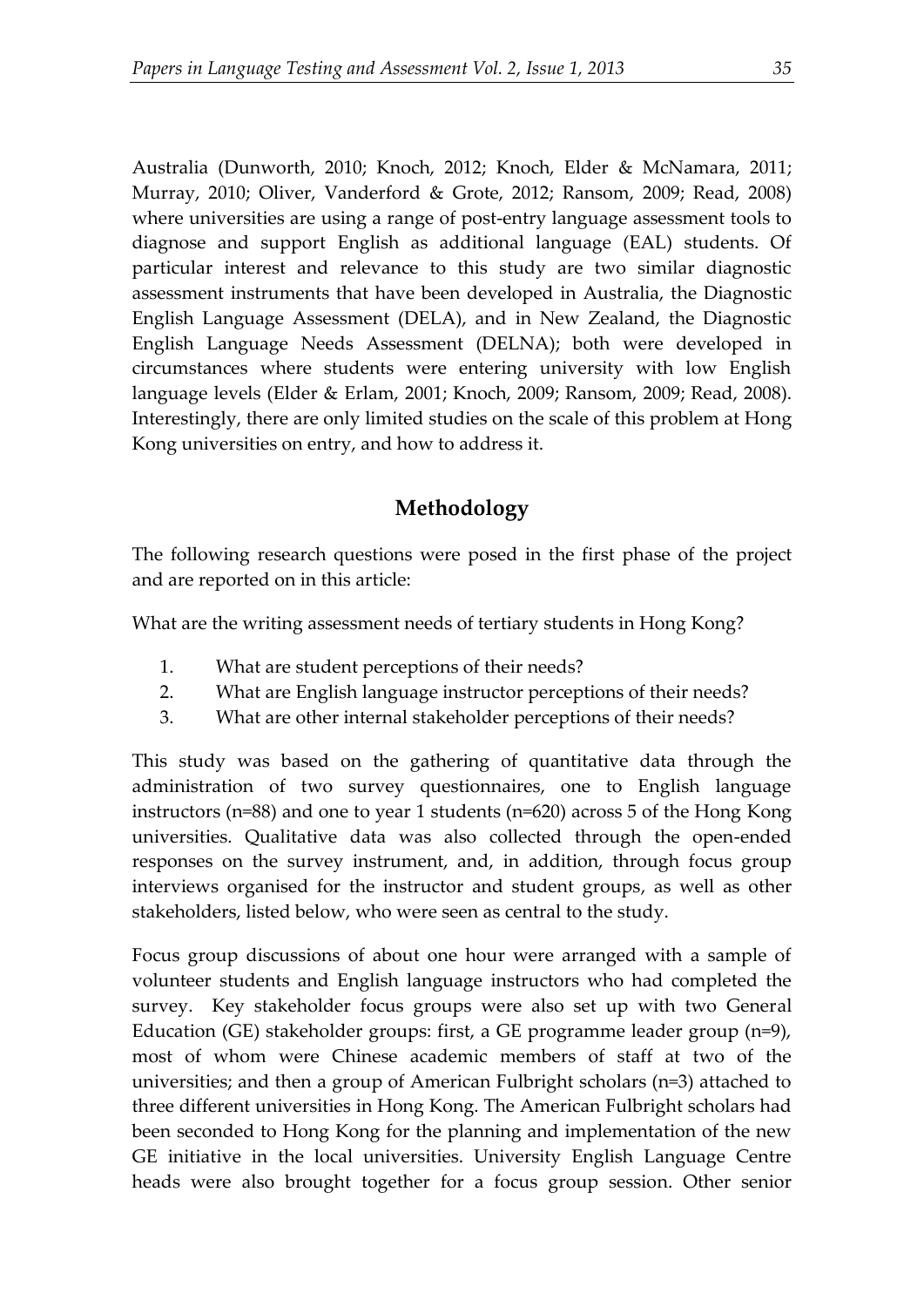management personnel (for example, one quality assurance manager and academic planning manager, both working at the vice presidential level), were interviewed individually about what they perceived to be the English language needs and problems of year 1 students. All focus group discussions and interviews were recorded and then analysed by the DELTA research associate for emerging themes regarding the English language writing needs of year 1 local students.

### **Findings**

#### **Student and language instructor survey and focus group discussions**

Despite several postings of the on-line survey through Survey Monkey and requests for responses from year 1 student and English language instructors across all local universities, the response rate was generally disappointing. It is possible that the length of the survey was a deterrent; the research assistant in charge of administering and following up on the survey cited student 'survey fatigue' at the time of the year when we were collecting the data. However, importantly we were able to collect survey data from five universities in Hong Kong.

The results of the student and instructor survey raised concern about the entry English language levels of year 1 students accepted to study in EMI Hong Kong universities, as well as their low levels of confidence in their ability to produce acceptable academic writing. The survey questionnaire probed perceptions of importance and difficulty of academic writing in year 1 and whilst the response was somewhat limited, the results reinforced previous local studies (Evans & Green, 2007; Evans & Morrison, 2011a, 2011b) that showed many students enter local universities with concerns that their own levels of English are not adequate for a tertiary education in English. Students and language instructors alike expressed concern in the study about the gulf between entry level language proficiency benchmarks set by the local universities, and the academic literacy skills that these institutions require. As can be seen in Figure 2, instructors and students reported great difficulties in using English, but what is of interest is that whilst the students focused particularly on the importance of 'surface language features' such as grammar accuracy and the mechanics of writing, their instructors appeared to place more importance on academic literacy skills required for their university writing. Interestingly, this finding echoes a similar study carried out on undergraduate students in Canada (Huang, 2010) where English language instructors were much more concerned about aspects of academic literacy features in writing compared to their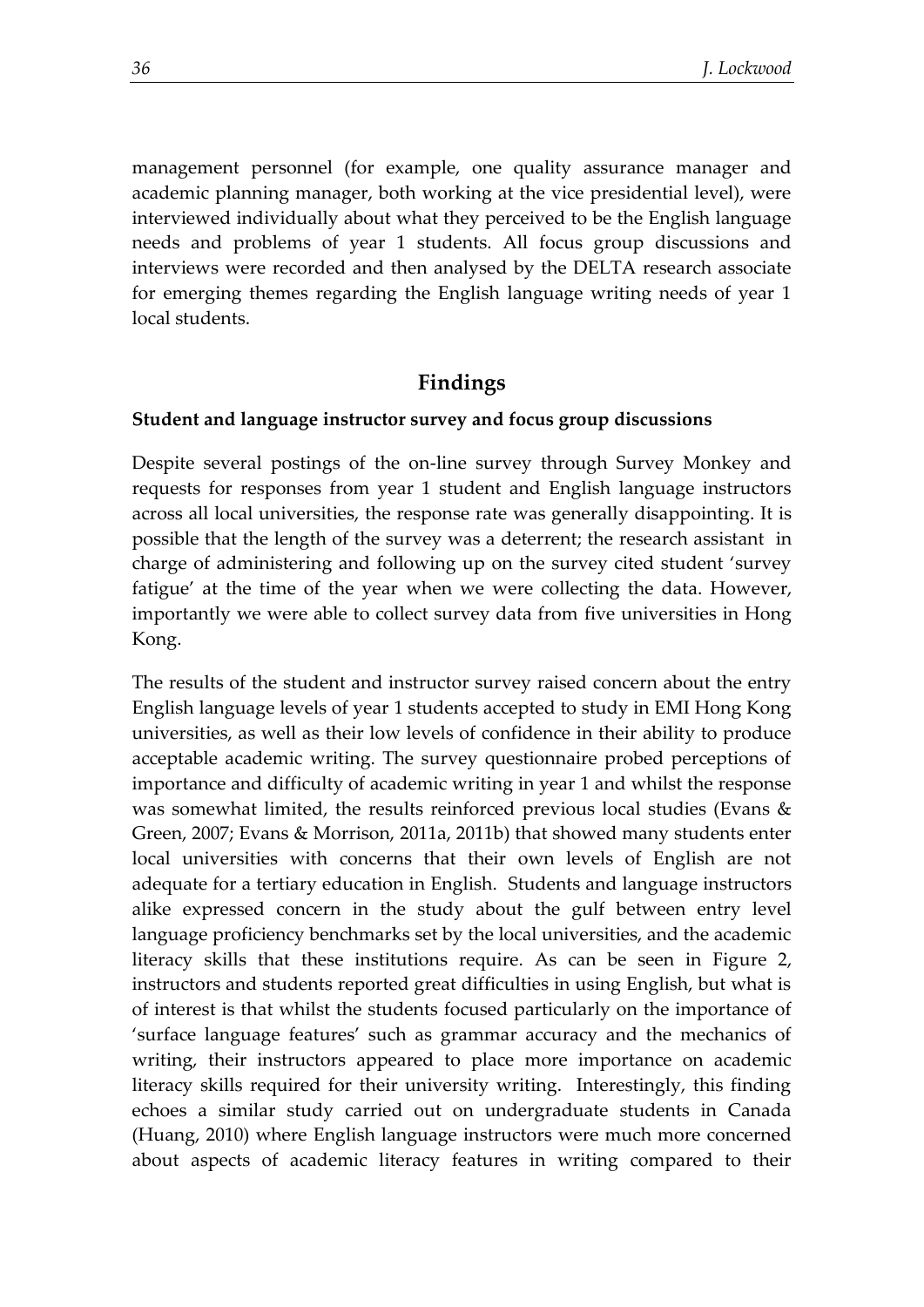

students, who expressed more concern about their poor grammar and vocabulary. A legend for the horizontal axis can be found in the Appendix.

**Figure 2.** Mean responses by teachers and students to the questionnaire items on writing difficulties

In the follow-up focus group discussion, one language instructor said:

*…in fact some teachers say our students cannot think and organize their ideas. I think it's really linked to language ability, they need the grammar to show how they're organizing their thoughts, so the two go completely together. Reading a paragraph that is badly organized in terms of content…you think there is no logic there.* It's not necessarily a fault of thoughts, it's more a fault of not *knowing what clauses to use and how the clauses go into each other and develop to support the ideas. So it's completely linked to the idea of organization, idea development and grammar, they're just one thing.* (Female instructor, American, mid-30s).

Overall, the language instructors and the students agreed that, in order to write successfully in the university context, it is important to structure and develop ideas and arguments, but students felt it was difficult to use accurate grammar and a wide range of vocabulary to put these ideas and arguments into words. It may be surmised that entry level students are not yet fully aware of the academic literacy requirements of the university and therefore do not, as yet see these as 'difficult', or, on the other hand they think that these skills can be taught and modelled as content. One student remarked: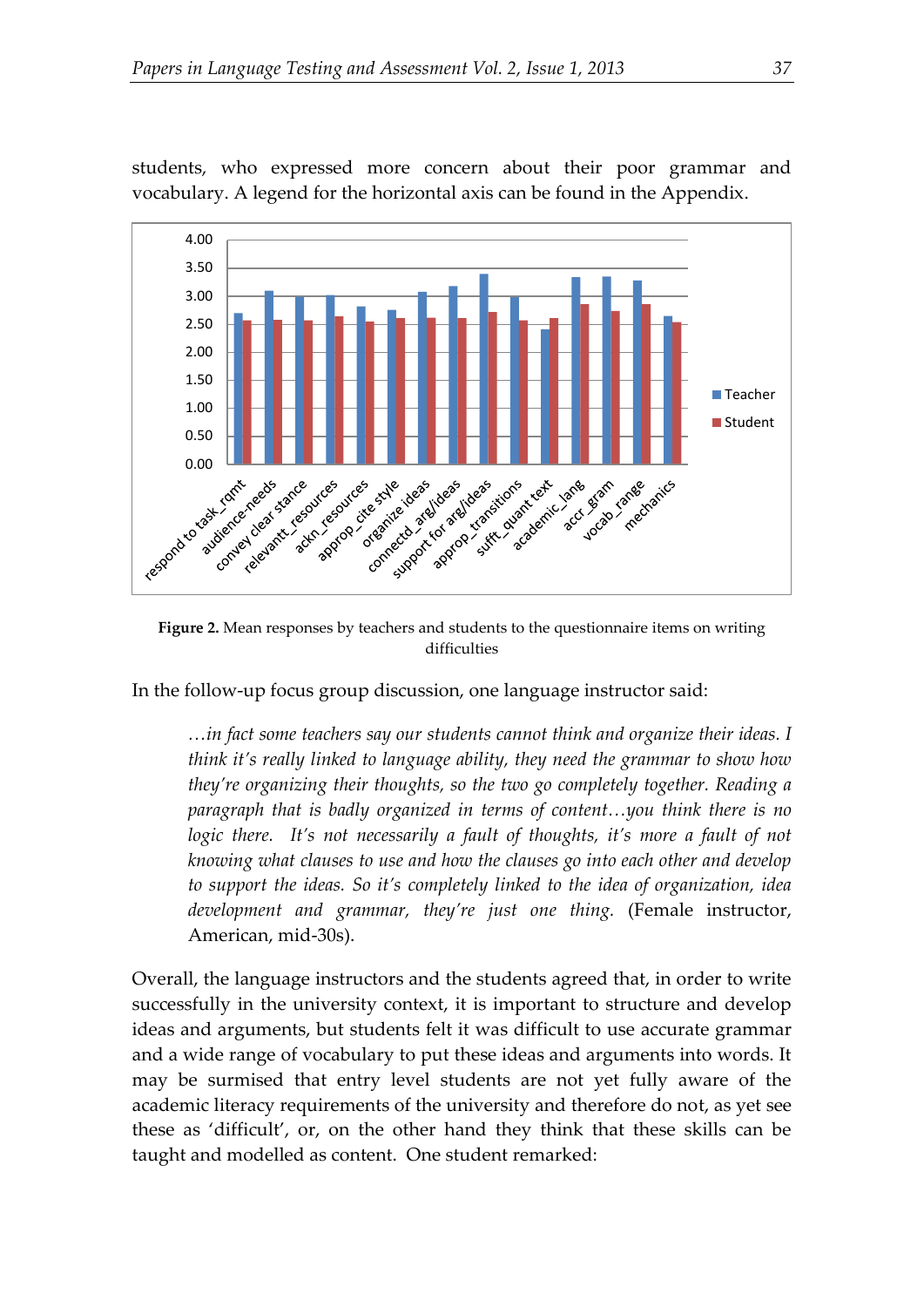*I think citation is least difficult, coz (sic) usually teachers will provide some formats for us to follow, and then I can just imitate. Actually there are a number of database resources on the internet which can help you do the citation. You just need to enter your information, it will create the citation list for you.* (Female student, Cantonese speaker, 20 years old).

#### Another student complained:

*I think essays are important, and they are so formal, but I can't write in the same informal way as I did in the secondary school. I don't know what style I should use to write an essay. For example, I find writing clearly is actually very difficult, coz (sic) usually essays are only good if they have a clear opinion. But if you write too much it is redundant, but you don't know how to use the easiest language or verbs to express very complicated ideas…my grammar and vocab is not enough…and we are not taught this kind of language at secondary school.* (Female student, Cantonese speaker, 20 years old).

#### **Heads of university English Language Centres**

In the focus group session with the heads of the university English Language Centres (ELCs), the DELTA as a diagnostic instrument was viewed as highly desirable given the low levels of the incoming students and the paucity of entry English language proficiency information provided by the secondary school matriculation scores. One head commented:

*We don't know what a HKDSE level 3 means and typically our universities just get the overall scores. If we ask the students to reveal their component scores we still only come up with a number…but what does that number mean in terms of how we can profile their writing needs and support them? It's still just a number.* (ELC head, male, Chinese, mid-40s).

Some of the heads felt that the DELTA writing assessment should link closely with the English for Academic Purposes programmes and that the diagnostic profiles should also link with the self-access centre services and other facilities (for example, writing support centres, language clinics and on-line materials) in the university ELCs.

Interestingly, this group also saw a need for DELTA to track proficiency gain year-on-year; this is a feature of the larger DELTA assessment and will ultimately need to be addressed for writing. They reported that, in general, their centres were making greater provision for English language development due to the introduction of the new 4-year degree through the addition of English language credits, and this inevitably would mean more accountability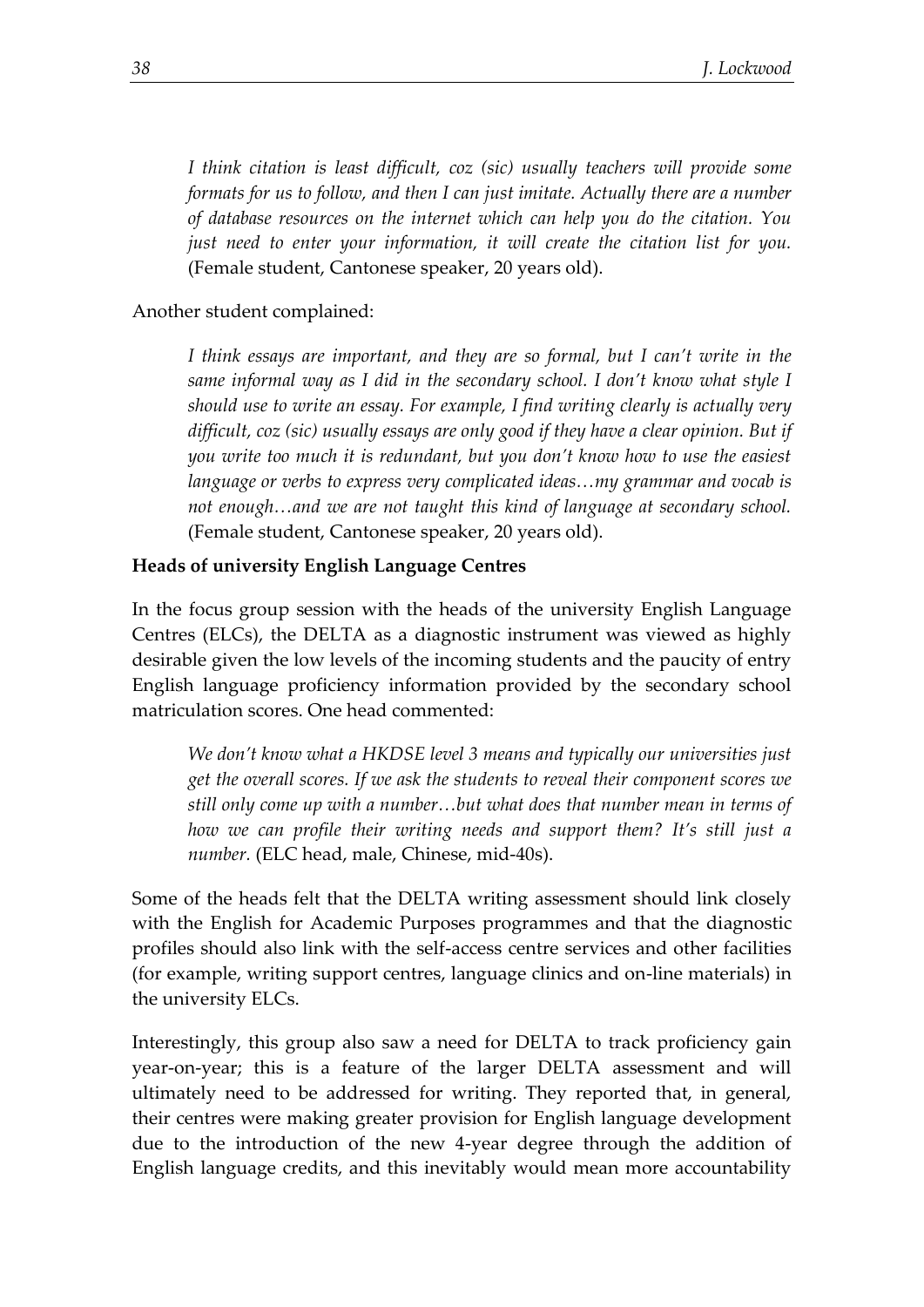for the extra funding received. As well, some heads reported that formal English language support might well be extended beyond year 1. The proposed year-on-year 'tracking' function of a DELTA writing component, which, on an annual basis would provide information about English language proficiency gains (and losses), would aim to provide new and valid accountability measures called for by the funding authorities such as the Hong Kong Universities Grants Committee (UGC). The heads saw this as a highly desirable feature for DELTA writing as it would not only provide an accountability measure but would also focus on-going attention on English language levels of undergraduate students throughout their 4 years of study.

One head complained:

*It seems that our language centres carry the can for low entry levels to university with academic departments putting their heads in the sand regarding this serious problem…the DELTA can certainly tell us much more about the problem, but without there being a university policy to reveal the problem and practices that allow for better resourcing of the centres, we'll only continue to scratch the surface. Everyone agrees at our university that language across the curriculum is a good idea, but no one wants to own it at senior management level.* (Female expatriate head, mid-50s; 15 years in Hong Kong).

#### **General Education (GE) stakeholders**

In most Hong Kong universities, new GE programmes have been implemented as part of the new 4-year curriculum. In the focus group discussion with GE programme leaders from 2 of the universities surveyed, there appeared to be reluctance on their part to tackle the issue of supporting English language writing skills as part of the new GE programmes. Whilst they acknowledged students' English skills were poor, and academic writing skills in particular, the programme leaders generally felt that they did not have the required skills to assist the students in improving their writing skills as part of the GE curriculum, nor did some of them entirely feel it was their role to do so.

One GE programme leader said:

*I wouldn't feel confident myself in correcting and feeding back on their English writing…I mean English Centres have the specialists, so this is their job to do this.* (Chinese GE teacher, female, 40s).

To avoid getting students to write, some reported that they asked students to complete class quizzes and short answer tests; another strategy was the 'group' assignment, where the strong writers inevitably took a bigger role in the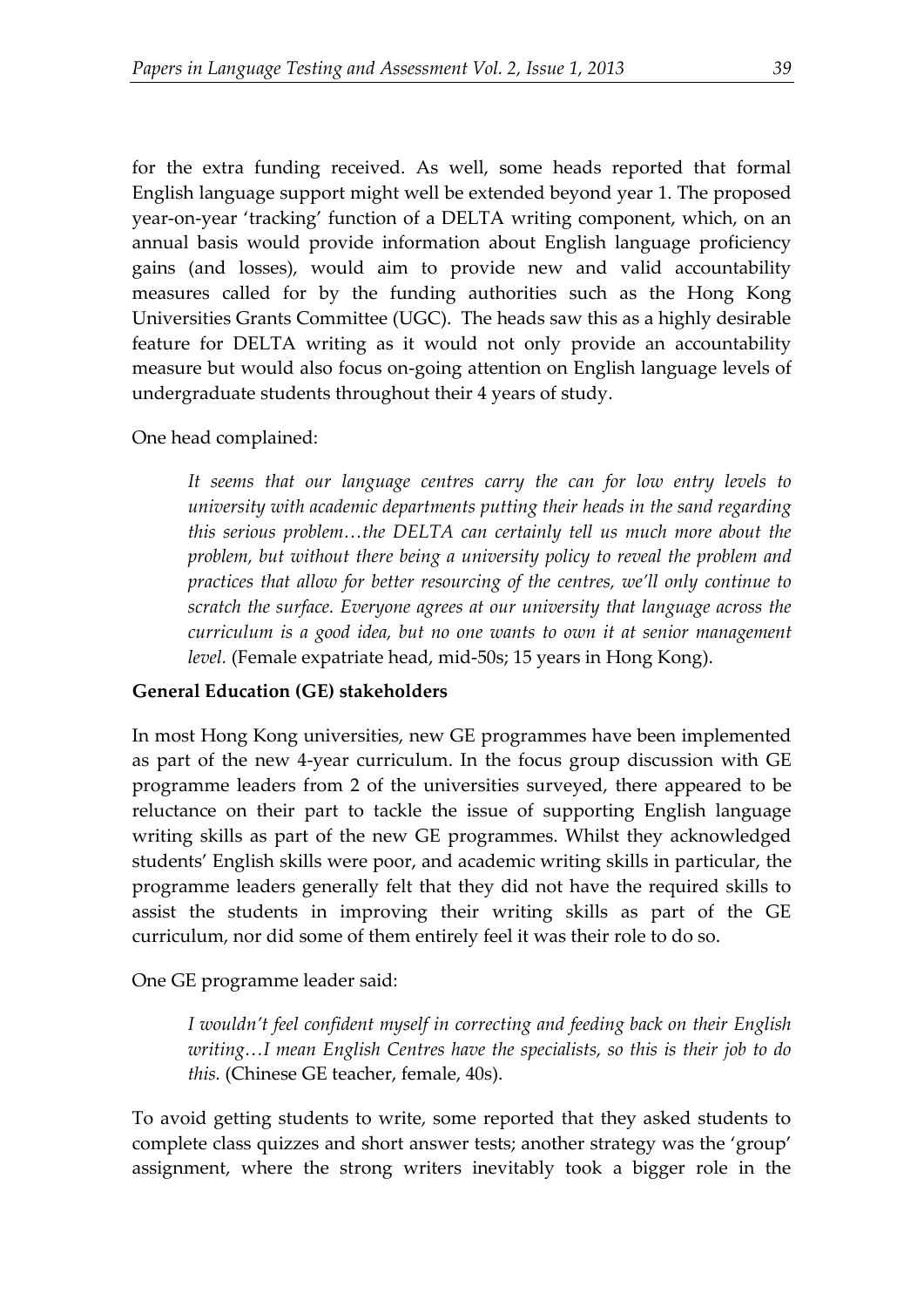production of the final assessed text, thus masking the difficulties of the weaker writers. Students were therefore currently passing their courses in GE programmes without demonstrating requisite academic literacy skills. Another participant reported:

*I* give a final group assignment to the students and they construct it together *but they need to fill out a form saying how they have divided the work so the scoring is fair. They help each other, but I'm not sure how effective it is in learning how to write at university level…sometimes the stronger ones complain that they have a lot of work to do to get a good group score.* (Chinese GE teacher, female, 30s).

This all suggests there is much work to be done in year 1 to get GE teachers able to support student English, perhaps through such initiatives as 'writing across the curriculum' programmes.

The GE American Fulbright scholars, on the other hand, were vocal about the need for all teachers to attend to the quality of student writing. They suggested that there was a high level of complicity in the way Hong Kong students manage to pass their GE courses and that all year 1 GE teachers should be encouraged to take more responsibility in developing writing skills. As well, this group proposed the up-skilling of the GE programme leader and teacher groups as an approach to the problem.

*There are good models of language across the curriculum initiatives in American universities and I know they exist elsewhere as well. We do something called a 'linkage' programme where subject teachers work together with language and literacy teacher over a period of time…the aim is to transfer skills across to all our subject teachers in supporting the development of these skills but it takes time and it takes modeling.* (American professor, female, late 40s).

They further suggested that the DELTA writing rubrics should not only be developed for English language specialists to use in the English language centres, but should also target, by developing different versions, students, GE colleagues and all academic staff across the local campuses.

#### **Senior management stakeholders**

Senior management at Hong Kong universities, as well as employer groups, also voiced concerns not only about entry levels of English, but also about the need for exit assessments. The interviews revealed that some universities have, over the years, been considering an exit benchmark test in English in order for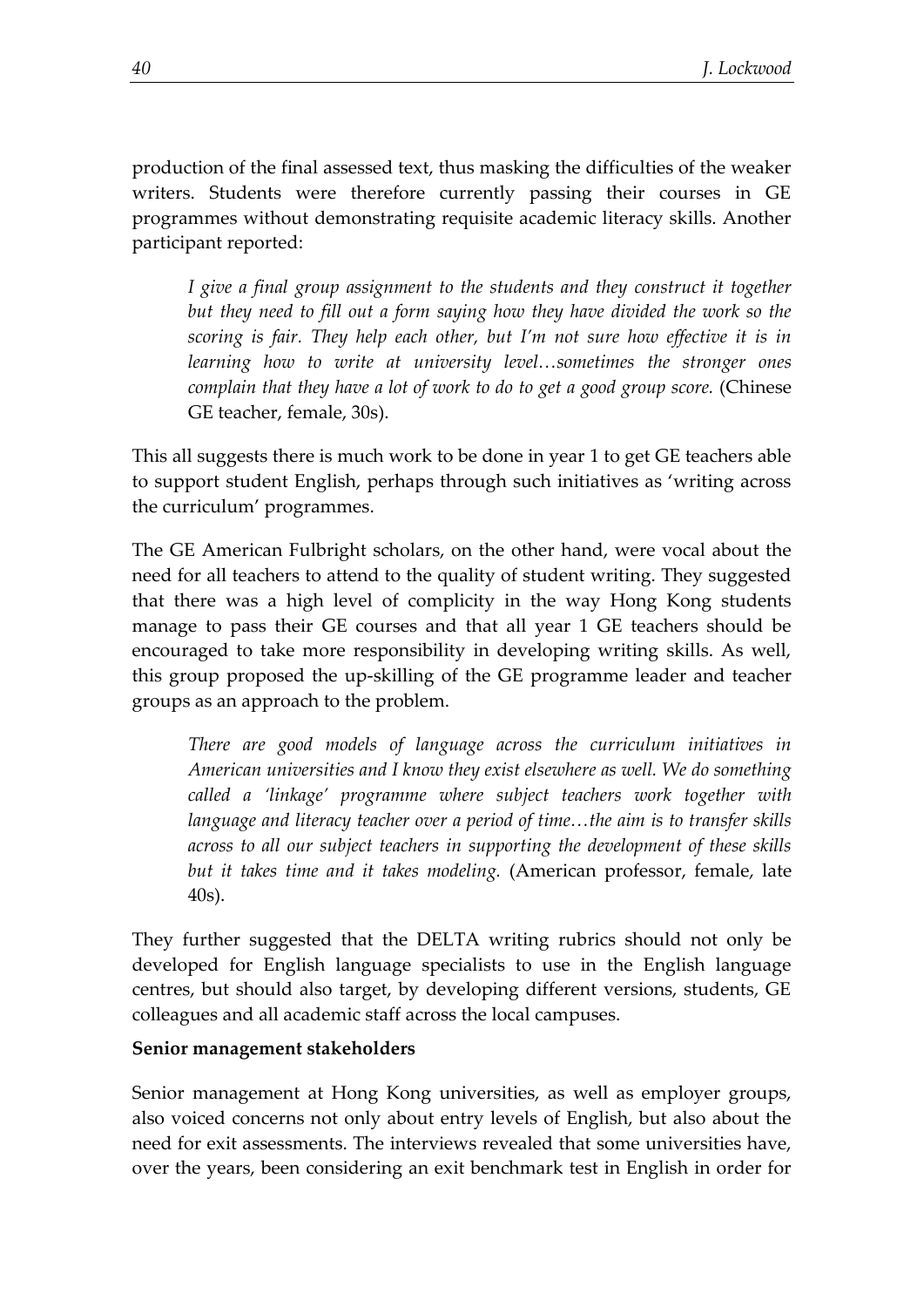students to graduate. In employer surveys completed within Hong Kong, English communication skills emerge regularly as a key barrier to employment and promotion. In one of the largest Hong Kong universities it was reported in the employment surveys (2009-2011) that Hong Kong-based companies consistently say that Written English has the highest importance compared to Spoken English and Written Chinese and Putonghua; however, the level of satisfaction is the lowest. Professional associations similarly bemoan the lack of productive English skills in speaking and writing among local graduates. In an interview, a senior vice president of a well-known professional body, who was also external advisor to one of the local university engineering departments, reported that there were plans to mandate benchmark levels of English as determined by an international examination before local graduates would be able to qualify for professional accreditation. He said:

*We are constantly dismayed by the level of English our engineers in Hong Kong graduate with, and we see them not competing for the jobs they are qualified for. As well, there are constant complaints from international companies about local university language levels. To deal with this problem we are thinking of mandating all graduates to show an IELTS 7 in order to become registered.* (Local retired engineer, vice president of a local professional association for engineers, Chinese, mid-60s).

A vice president of quality assurance in one of the local universities stated that he thought that students in year 1 were probably missing about half of their input in listening and reading because of poor English language skills.

*…we found out then if a students has a level E (HKALE) their vocabulary is only about 40-50%, that means they miss every second word of what the instructor says...you need a writing rubric that discourages the students writing bullet points...this is a favourite strategy when they can't write...they've never engaged in language and deeper language learning.*

Later he said:

*Many students are just using coping strategies, they cut and paste and many don't believe this is a life skill they will need in the future...but employers want these skills in HK...so the development of the DELTA writing rubric for employers as well is very important, particularly given the fact that they're going to phase out the voluntary exit test (IELTS) in the triennium, we are concerned that there is a systematic measure across universities...we need something that is diagnostic at the beginning of university and can be reported*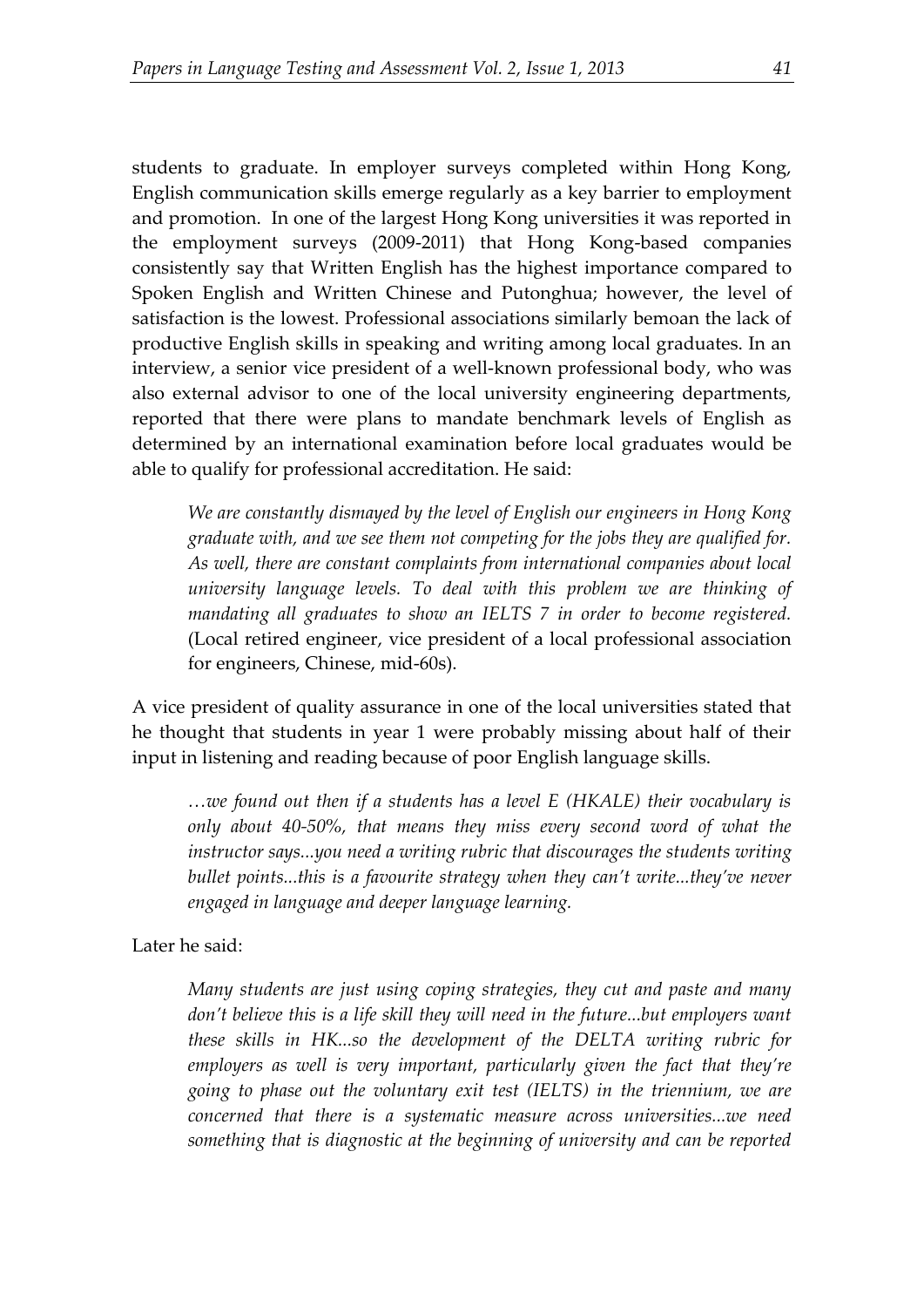*on in the end.* (Vice president, quality assurance at a local university; male expatriate academic, mid-50s).

Whilst the support for the DELTA initiative was evident in the focus group discussions and individual interviews, a policy to implement this as part of a multilayered approach will be needed to ensure its success.

In a consideration of the Joint University Programmes Admissions System (JUPAS) scores for local university entry, many tertiary institutions weight evidence of English language competence positively; some universities even give English language scores a 'double weighting' for entry compared to the student's subject specific score. This general practice, in itself, is evidence of concern in the tertiary sector of the importance of threshold English proficiency for undergraduate EMI study. One university senior manager of admissions reported:

*The current situation where our entry level students are so low in English language can only be addressed by upping the entry requirement, so we'll ask all deans to ensure they 'double weight' English language secondary school results for this coming year(2012). I know they (the deans) won't like it because they might miss out on the best Maths or Science results, but if students can't follow their lectures and write an essay they'll fail and what kind of graduates are we putting out in the workforce?* (American senior manager at a local university, mid-50s; 3 years in Hong Kong).

Another senior manager interviewed talked about the increased resource implications for the English Language Centres in their universities if they do not 'double weight'. She said:

*In the US, UK and Australia, students at the level we are currently accepting are required to complete extra English before they start their university studies….are we to provide that service for free? And what happens if they fail and don't reach the benchmark? And what happens anyway in the meantime…they are accepted into our university and they are doing first year courses; how do they pass these?* (Chinese senior manager, mid-40s; 10 years back in Hong Kong).

# **Discussion and Implications**

Although the research findings in the DELTA Phase 1 study from students and language instructor perspectives are not surprising nor very different from those of previous studies (Evans & Green, 2007; Evans & Morrison, 2011), the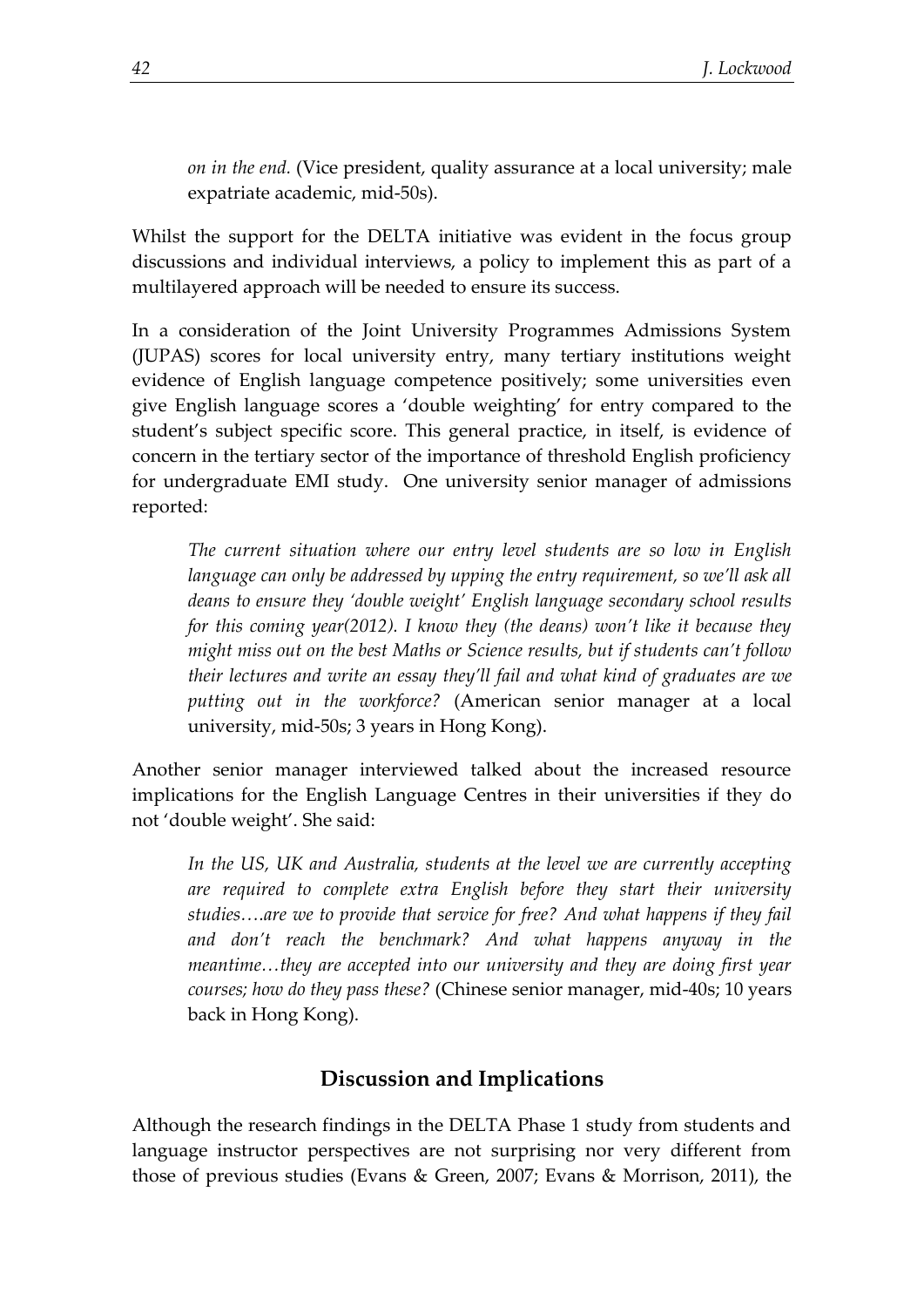issue of just how low the academic writing ability of incoming students is, was clearly reiterated. However, in the DELTA study, other stakeholder views were sought and it seems there is a general concern about the lack of policy at the government and university levels about this problem. The stakeholders also reported a need for improved resources for language learning support in early undergraduate study.

There are a number of implications that flow from this and previous studies regarding this problem. These include the introduction of post-entry language assessment practices, the provision of multilayered resourcing for language support and the development of appropriate policies at government and university levels. Each of these is discussed below.

# **DELTA as a post-entry language assessment tool in Hong Kong**

The HKDSE summative scores provide no information regarding the specific strengths and weaknesses of incoming local university students in Hong Kong. There is therefore a clear need for a formative post-entry assessment tool, of a low stakes nature, that provides diagnostic information and feedback for new students on their language ability. DELTA is not just another test, but is a diagnostic assessment tool designed to support language learning, and in this regard it is very similar to the DELA and DELNA initiatives in Australia and New Zealand respectively. However there are differences in the target groups. Whilst it is certainly the case that most Hong Kong undergraduate students share a common culture and language (although universities now recruit up to 20% of their undergraduate students from the mainland), this fact does not negate the need for comprehensive diagnostic information and English language support services for this group of novice students at risk.

Such a tool will not only offer important diagnostic information for the Hong Kong student but equally it will provide direction for language teachers and other academic staff in supporting their students in language development. It will also provide, we hope, valuable input into the design of well-targeted support services for academic studies.

# **Language support resourcing in Hong Kong**

Hong Kong universities receive recurrent funding called Language Enhancement Grants (LEGS) from the UGC for the provision of language courses and ancillary services in the tertiary sector. These funds are currently applied to the support of self-access and writing development centres as well as suites of English enhancement courses designed for different levels and skills within language centres at the universities. Whilst these units appear to be well-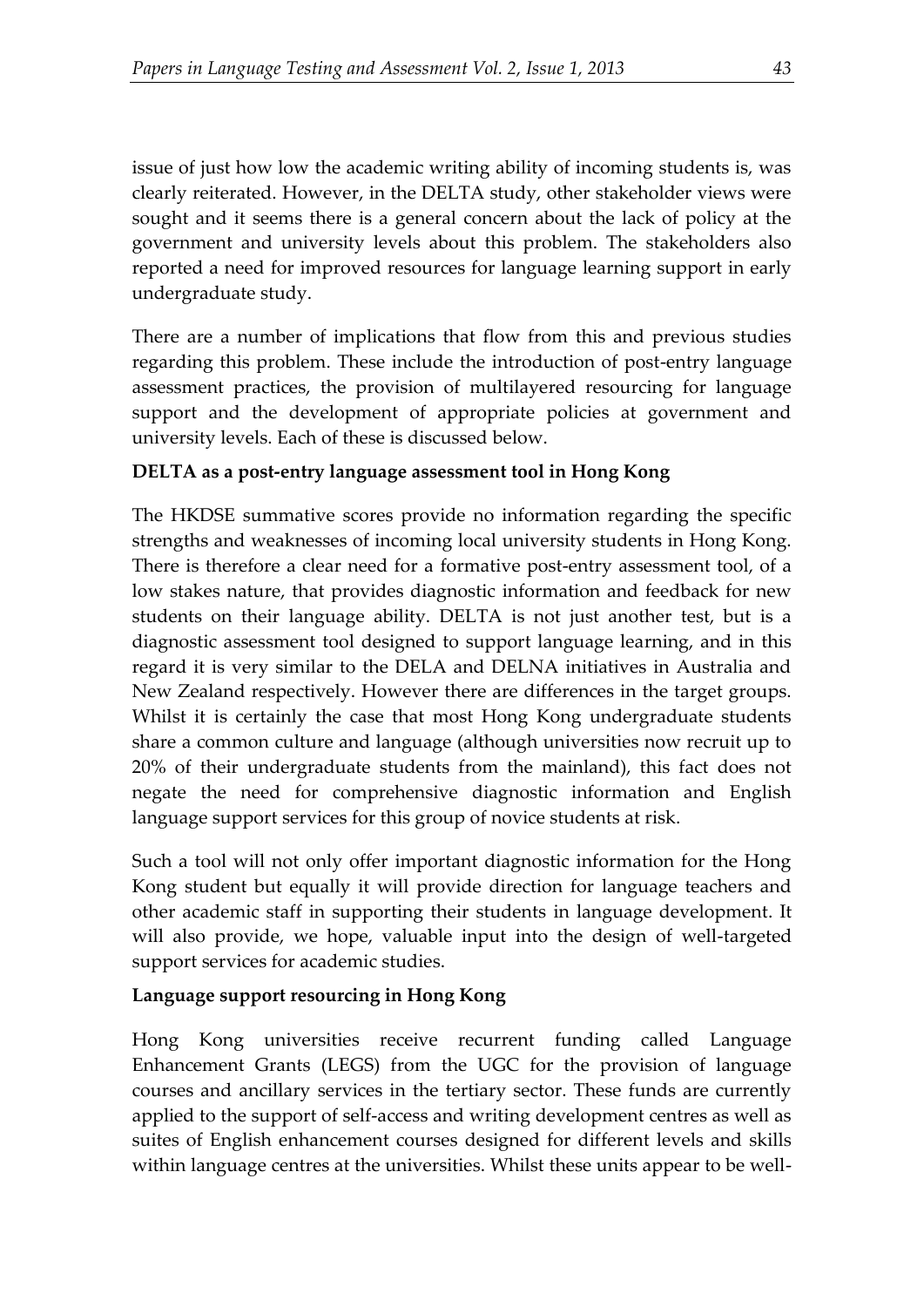resourced, there are two main problems with the current provision. First, typically students with minimum English entry levels are unrealistically expected to make vast improvements by attending English courses for only 3-9 hours per week, especially where these students are concurrently doing a full year 1 academic load. Secondly, the funds are, in the main, directed to the University English language centres, which are seen as 'remedial' destinations for students with very poor English, and thus they do not cater to all incoming students, or to students in their later years of undergraduate studies.

In a UGC review of Language Enhancement Grant provision in Hong Kong universities, Bachman (2010) reported that there was a fragmented approach to collaborative work across the universities in the design of English for Academic and Specific Purposes courses, and in the development of summative and formative language assessment instruments. He reported a particular concern regarding assessment:

*While there is some collaboration among LE providers at different institutions, there is, in my view, far too little of this…there are far too many resources being allocated to 'inventing or reinventing the wheel' so as to speak. There are many areas of common need but in my view language assessment most likely requires more resources than any one institution can provide…because it requires , in addition to professional expertise in language and learning, specialized expertise in measurement…such expertise is scarce consisting of an individual here and there, dispersed among the universities* (Bachman, 2010, p. 4)*.*

Whilst a collaborative model such as the DELTA may be desirable in the Hong Kong university context, as suggested by his report, this is by no means a model that may work in other countries where there may be differences in the backgrounds of the student population, for example. Even within the Hong Kong group of tertiary institutions, particularly those elite institutions, there are key decision makers who believe the English language needs, and therefore the assessment needs, of their student population to be different.

However, the prospect for on-going collaboration between the current participating Hong Kong universities remains strong given the positive response of the UGC to the DELTA initiative. This response, it is hoped, will mean further funding support.

### **Conclusion**

Based on the research findings to date, there appears to be no doubt that the Hong Kong tertiary sector, apart from the university collaborative projects,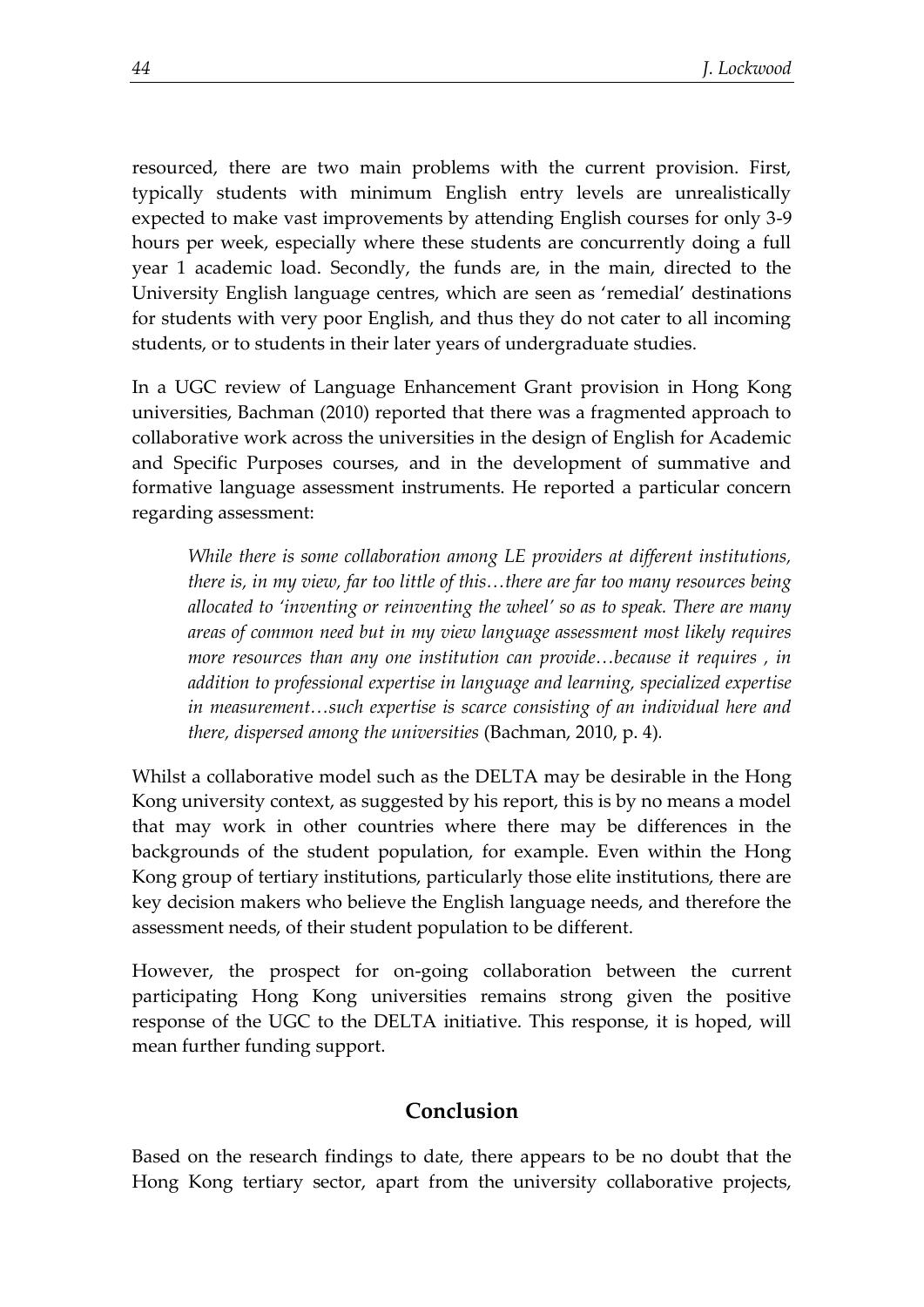would benefit from a systematic set of policies and practices relating to postentry language assessment and resourcing for dealing with the very low levels of writing ability among many of the in-coming undergraduate students. However, such an initiative requires not only policy statements but also commitments to resourcing at both the government and university levels to ensure success. Interestingly, assessment initiatives in Hong Kong, such as the Graduating Student Language Proficiency Assessment (GSLPA) at Hong Kong Polytechnic University and the territory-wide voluntary IELTS assessment called CEPAS (Common English Proficiency Assessment Scheme; see [www.ugccepa.com\)](http://www.ugccepa.com/) have focused, over the last decade, on exit testing of university graduates rather than on the formative assessment needs of incoming students.

This study has been limited to an investigation of the perceptions of key stakeholders at Hong Kong universities about the extent and nature of the low level of writing ability in our in-coming students, with a view to expanding the collaborative DELTA project to include a low-stakes formative assessment of academic writing . Over the coming year, a DELTA formative writing assessment scale will be trialled, together with a series of prompts aimed at probing levels of academic writing. These will be the subject of further reported studies.

A tantalising question that remains unanswered for DELTA as yet, and one that will also require further study, is whether the 'T' for tracking function in the DELTA project can be extended to yield summative information as students progress from year to year. As suggested in this study, university and governmental accountability pressures make this desirable, but whether a lowstakes diagnostic assessment tool can also function as an annual tracking event, with the scores being reported to internal stakeholders, remains an open question.

# **The Author**

Dr Jane Lockwood is Associate Professor in the Department of English at City University in Hong Kong. Her research interests relate to worksite English language curriculum and assessment development and she has published and completed her PhD in the area of professional communication in the workplace. She is currently Principal Investigator of an Education Research Grant looking at the writing needs of novice university students in Hong Kong.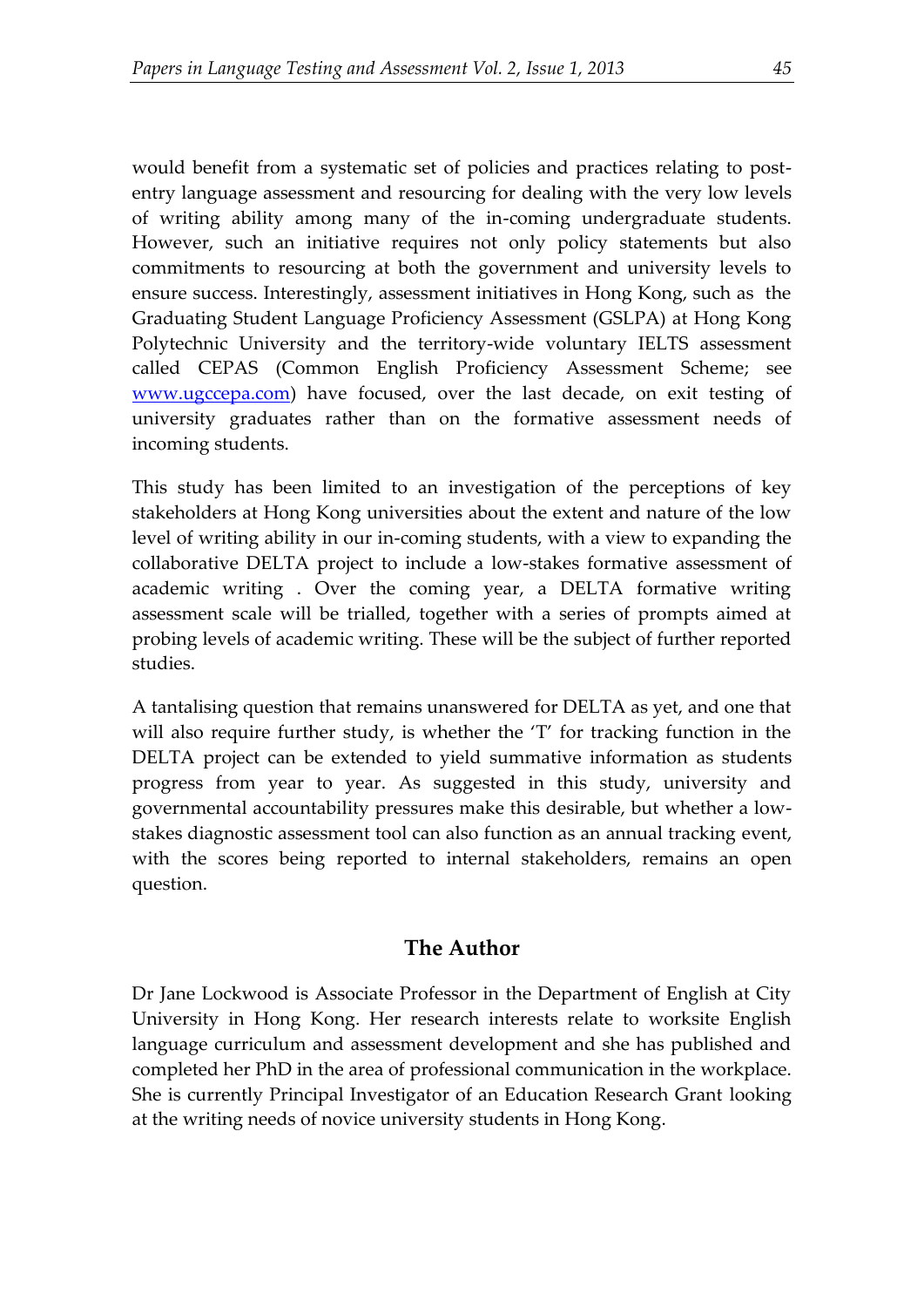#### **References**

- Bachman, L. (2010). *Language enhancement in Hong Kong Universities: Some observations and recommendations.* UGC Report, Hong Kong.
- Cheng, L., Myles, J. & Curtis, A. (2004) Targeting language support for nonnative English-speaking graduate students at a Canadian university. *TESL Canada Journal*, *21*(2), 50-71.
- Dunworth, K. (2010) Clothing the emperor: Addressing the issue of the English language proficiency in Australian universities. *Australian Universities Review*, *52*(2), 5-10.
- Elder, C. & Erlam, R. (2001) D*evelopment and validation of the diagnostic English language needs assessment (DELNA): Final Report*. Auckland: Department of Applied Language Studies and Linguistics. University of Auckland.
- Evans, S. & Green, C. (2007). Why EAP is necessary: A survey of Hong Kong tertiary students. *Journal of English for Academic Purposes*, *6*, 3-17.
- Evans, S., & Morrison, B. (2011a). Meeting the challenges of English-medium higher education: The first-year experience in Hong Kong. *English for Specific Purposes*, *30*(3), 198-208.
- Evans, S. & Morrison, B. (2011b). The first term at university: Implications for EAP. *ELT Journal*, *65*(4), 387-397.
- Flowerdew, L. (2003). A combined corpus and systemic-functional analysis of the problem-solution pattern in a student and professional corpus of technical writing, *TESOL Quarterly*, *37*(3), 489-511.
- Graddol, D. (2006). *English next*. British Council. Retrieved from [http://www.britishcouncil.org/learning-research-englishnext.htm.](http://www.britishcouncil.org/learning-research-englishnext.htm)
- Greasley, P. & Cassidy, A. (2010). When it comes round to marking assignments: how to impress and how to 'distress' lecturers… *Assessment & Evaluation in Higher Education*, *35*(2), 173-189.
- HKEAA. (2013a). *About HKDSE.* Retrieved fro[m www.hkeaa.edu.hk/en/hkdse.](http://www.hkeaa.edu.hk/en/hkdse)
- HKEAA. (2013b, April 30). *Press release: Results of the benchmarking study between IELTS and the HKDSE English Language Examination*. Retrieved May 15, 2013, from [http://www.hkeaa.edu.hk/DocLibrary/MainNews/press\\_20130430\\_eng.pdf.](http://www.hkeaa.edu.hk/DocLibrary/MainNews/press_20130430_eng.pdf)
- Huang, L-S. (2010). Seeing eye to eye? The academic writing needs of graduate and undergraduate students from students' and instructors' perspectives. *Language Teaching Research*, *14*(4), 517-539.
- Ismail, S. (2011). Exploring students' perceptions of ESL writing. *English Language Teaching*, *4*(2), 73-83.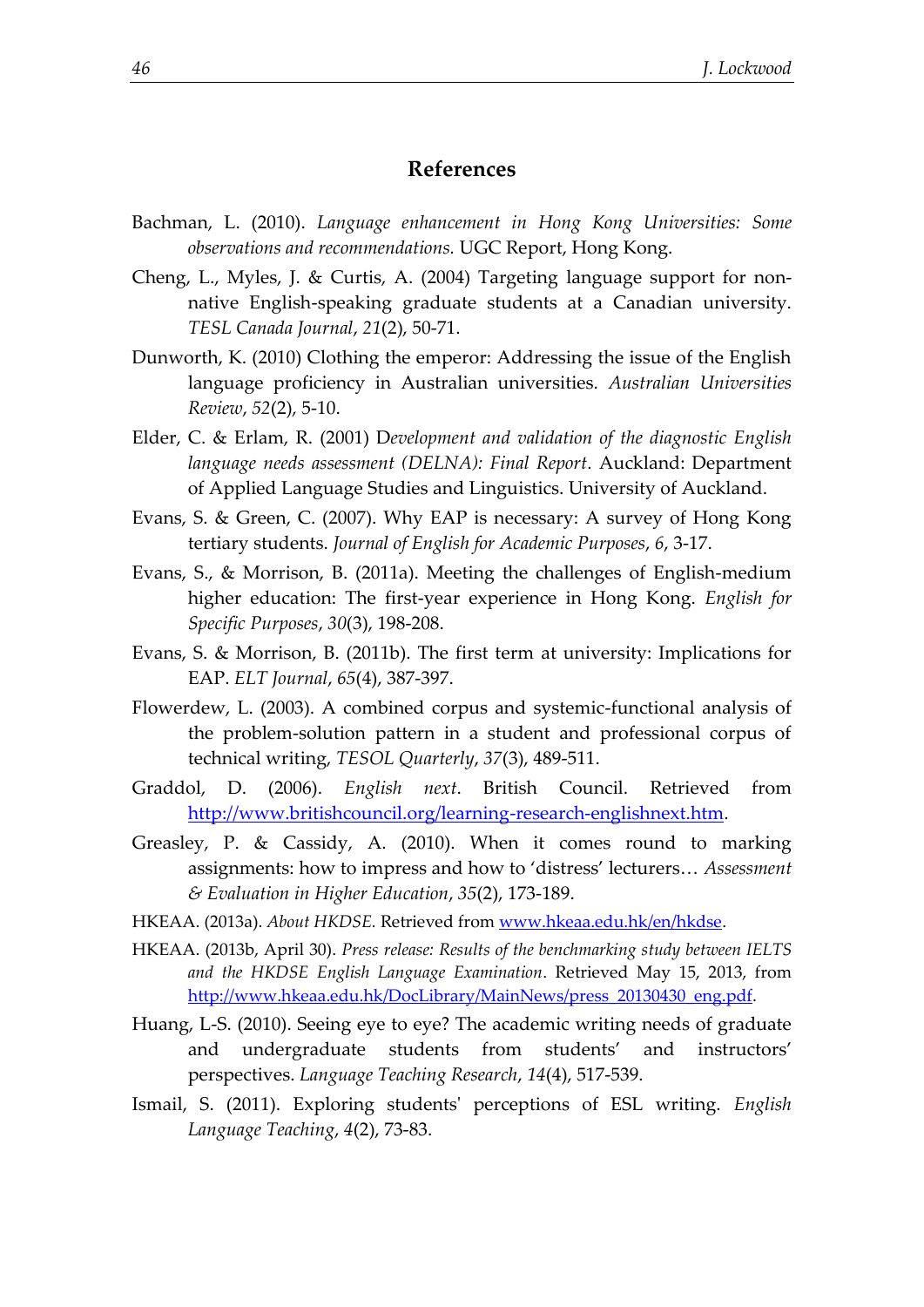- Jackson, J. (2005). An inter-university, cross-disciplinary analysis of business education: Perceptions of business faculty in Hong Kong. *English for Specific Purposes*, *24*, 293-306.
- Jenkins, S., Jordan, M. & Weiland, P. O. (1993). The role of writing in graduate engineering education: A survey of faculty beliefs and practices. *English for Specific Purposes*, *12*, 51-67.
- Johns, A. M. (1991). Interpreting an English competency examination: The frustrations of an ESL science student. *Written Communication*, *8*(3), 379- 401.
- Knoch, U. (2009). Diagnostic assessment of writing: A comparison of two rating scales. *Language Testing*, *26*, 275-302.
- Knoch, U. (2012). At the intersection of language assessment and academic advising: Communicating results of a large-scale diagnostic academic English writing assessment to students and other stakeholders. *Papers in Language Testing and Assessment, 1*, 31-49.
- Knoch, U., Elder, C. & McNamara, T. (2011). *Report on the feasibility of introducing the Academic English Screening Test (AEST) at the University of Melbourne*. Melbourne: Language Testing Research Centre.
- Leki, I. & Carson, J. G. (1994). Students' perceptions of EAP writing instruction and writing needs across the disciplines, *TESOL Quarterly*, *28*(1), 81-101.
- McDowell, C. & Merrylees, B. (1998). Survey of receiving institutions' use and attitude to IELTS. In S. Wood (Ed.), *EA Journal, Occasional Paper*, *1* (pp. 116-139). Sydney: ELICOS Association Ltd.
- Murray, N. (2010). Considerations in the post –enrolment assessment of English language proficiency: reflections from the Australian context. *Language Assessment Quarterly*, *7*(4), 343-358.
- Oliver, R., Vanderford, S. & Grote, E. (2012). Evidence of English language proficiency and academic achievement of non–English speaking background students. *Higher Education and Research Journal*, *13*(4), 541- 555.
- Ransom, L. (2009). Implementing the post-entry English language assessment policy at the University of Melbourne: Rationale, processes and outcomes. *Journal of Academic Language and Learning*, *3*(2), 13-24.
- Read, J. (2008). Identifying academic language needs through diagnostic assessment. *Journal of English for Academic Purposes*, *3*, 180-190.
- Read, J. & Hayes, B. (2003). The impact of IELTS on preparation for academic study in New Zealand. In R. Tulloh, (Ed.), *IELTS Research Reports* (Vol. 4) (pp. 154-191)*.* Canberra: IDP:IELTS Australia.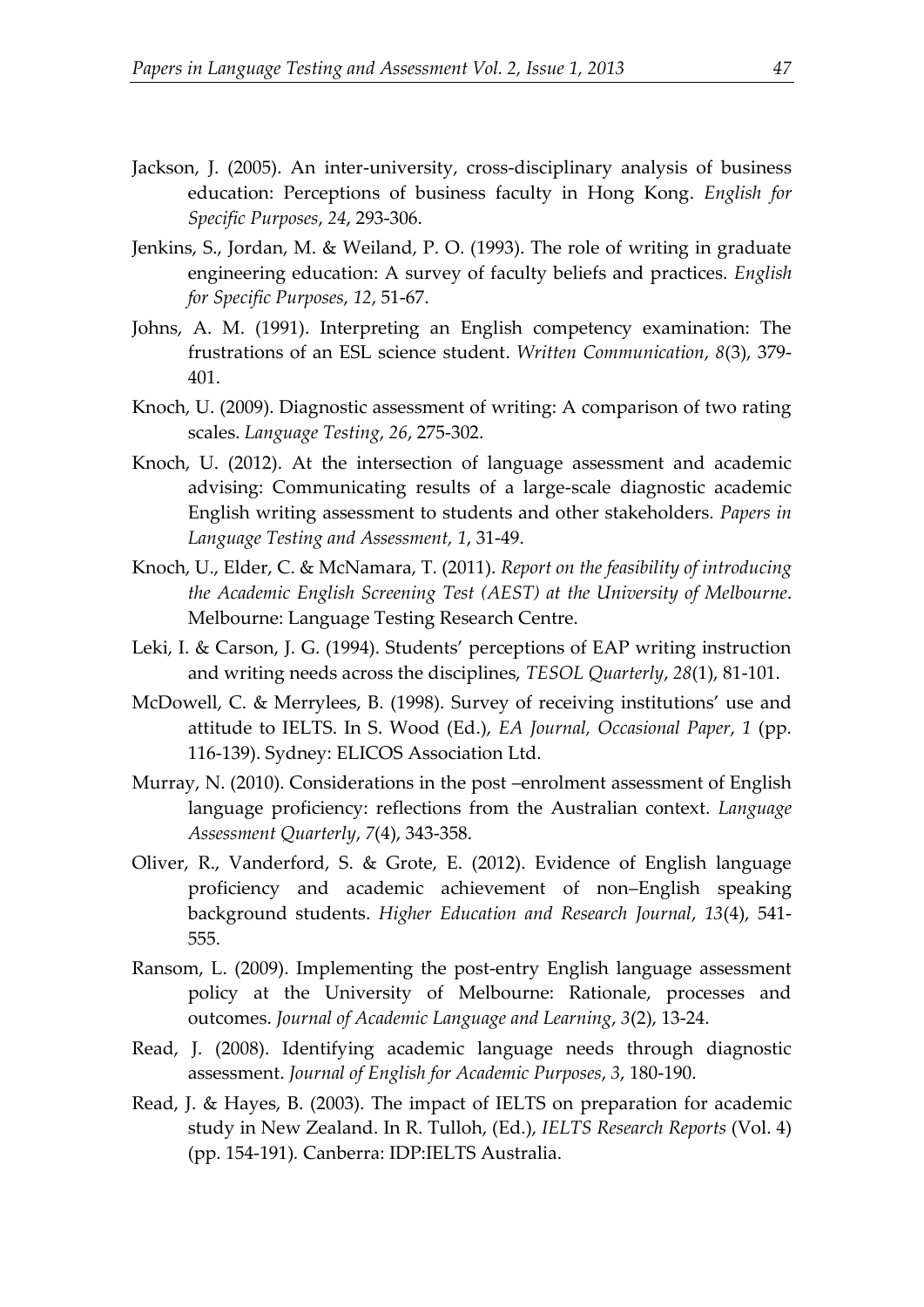- Santos, T. (1988). Professors' reactions to the academic writing of nonnativespeaking students, *TESOL Quarterly*, *22*(1), 69-90.
- Sawir, E. (2005). Language difficulties of international students in Australia: the effects of prior learning experience. *International Education Journal*, *6*(5), 567-580.
- Tsui, A., Shum, M., Wong, C., Tse, S. & Ki, W. (1999). Which Agenda? Medium of Instruction Policy in Post 1997 Hong Kong. *Language, Culture and Curriculum*, *12*(3), 196-214.
- Zhu, W. (2004). Faculty views on the importance of writing, nature of academic writing, and teaching and responding to writing in the disciplines. *Journal of Second Language Writing*, *13*, 29-48.
- Zhu, W. & Flaitz, J. (2005). Using focus group methodology to understand international students' academic language needs: A comparison of perspectives. *TESL-EJ*, *8*(4). Retrieved from [http://tesl-ej.org/ej32/a3.html.](http://tesl-ej.org/ej32/a3.html)